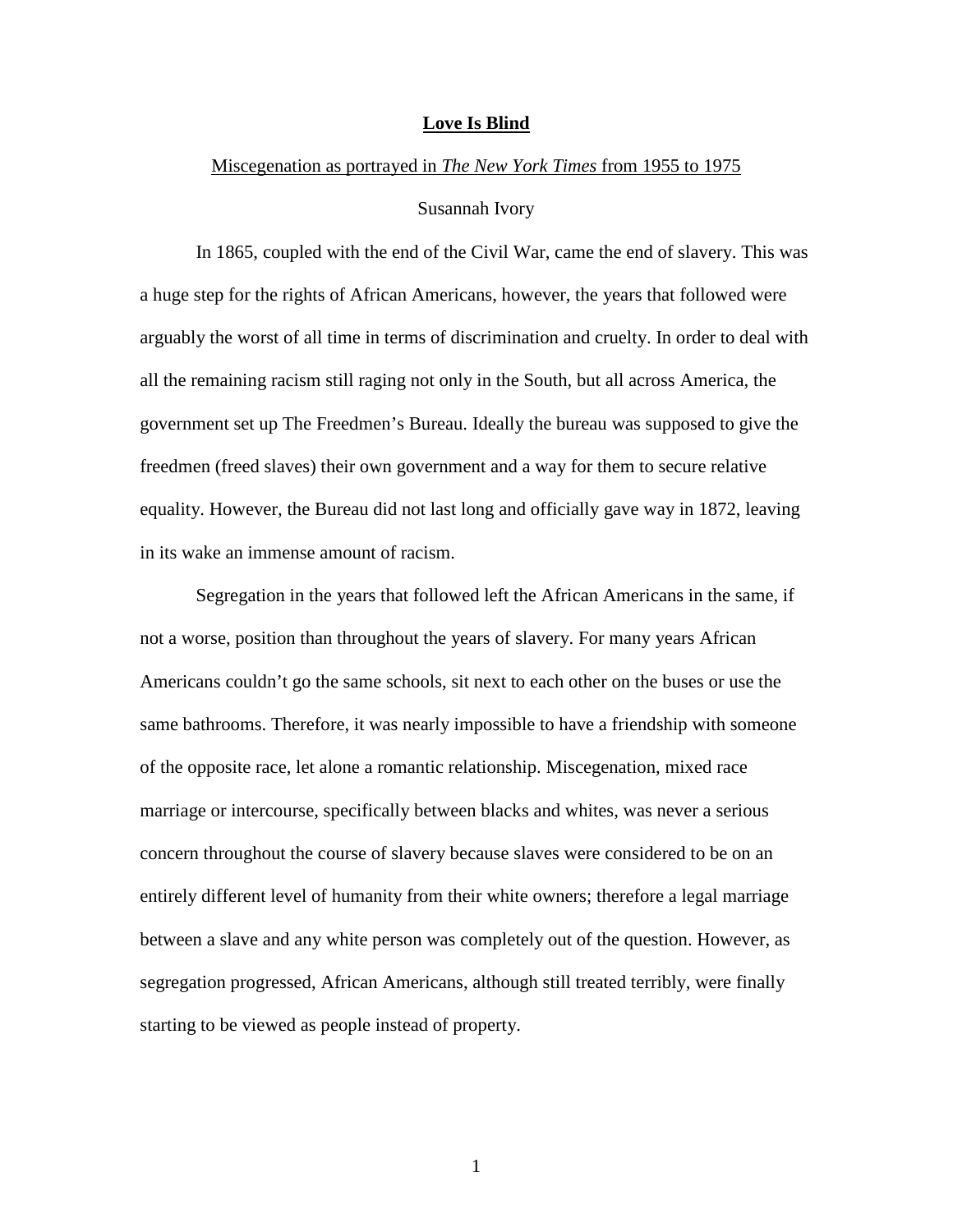The civil rights movement was eventually born as a direct result of the injustices of segregation. African Americans wanted to be treated like citizens of the United States who deserved the same rights as everyone else. With this new outlook of African Americans as people came many possibilities that the general white public did not approve of, one of which was the increasingly plausible potential for miscegenation. Many anti-miscegenation laws were already implemented in the United States, simply as precautionary measures. As segregation, and the civil rights movement, progressed, more people who were willing to take the risk of an interracial marriage began to surface. As a direct result of this increase, more people who were opposed to mixed race marriage started to appear as well, and consequently the anti-miscegenation laws were finally being utilized.

Throughout the twenty-year period of the Civil Rights movement up until the striking down of the anti-miscegenation laws, the debate rose and fell with the times. As the civil rights movement began to grow in the mid 1950s, so did the coverage of the miscegenation debate. There was a large rise in articles concerning the issue, from relatively none in 1955 to double digits in the following two years. This period of increased publicity was, however, caused by the separate concern of censorship, because miscegenation was legalized in movies in 1957. This acceptance showed a broader tolerance of the general idea of miscegenation in the eyes of the American people. This spike in the early years of the Civil Rights movement was followed by half a decade of very little coverage. In 1963, there was a sudden jump in the number or articles marked by the introduction of two separate articles in which people of power, a governor and a cleric, each took a strong stance on the subject, signaling miscegenation's shift from an

2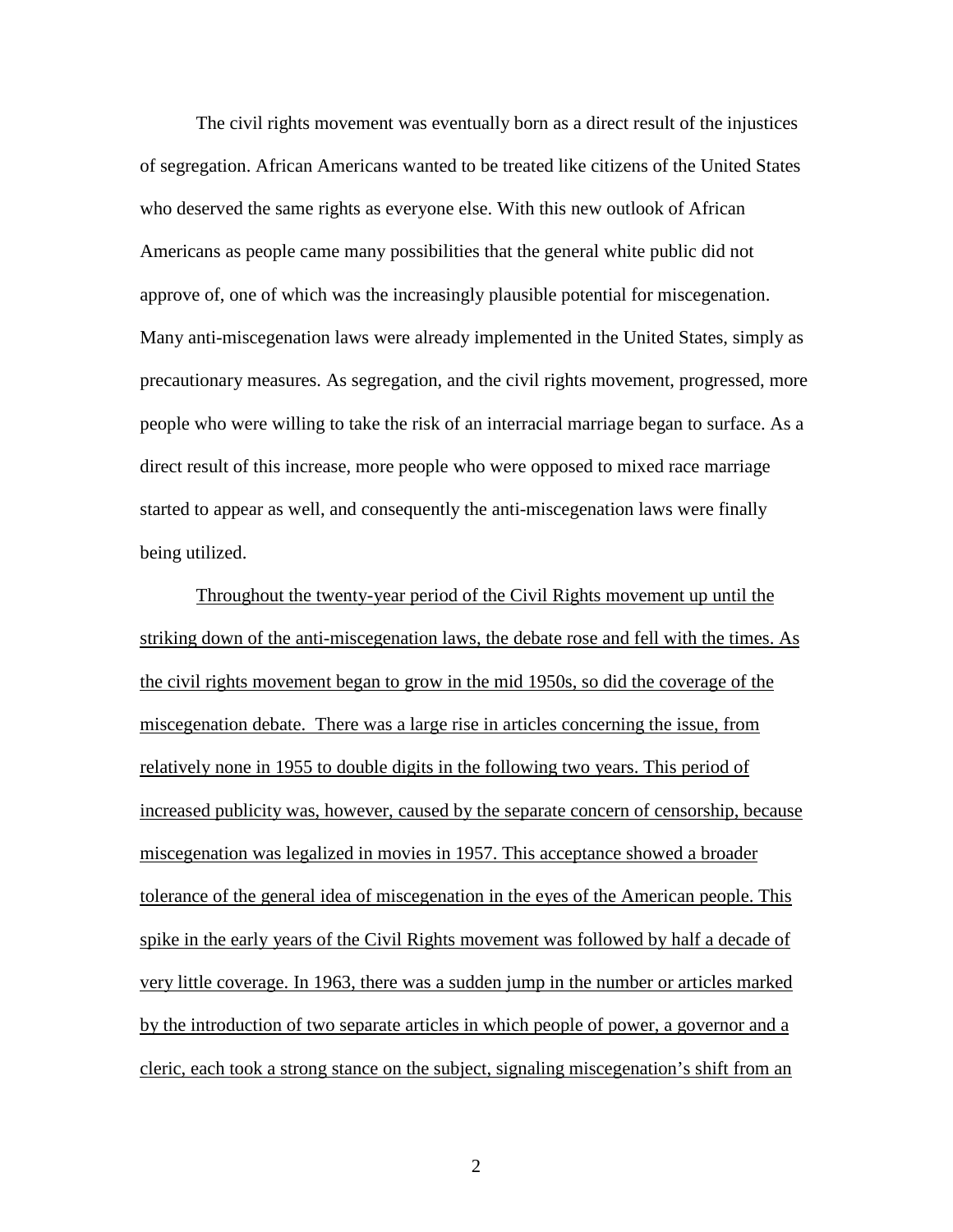occasional mention in the *Times* book review or show listings to a serious topic of debate. This number stayed relatively high through the mid 1960s when the anti-miscegenation laws were finally beginning to be repealed in high numbers. 1967 was a major turning point for supporters of mixed race marriage. The debate exploded into *The New York Times* in the time surrounding the case of Loving vs. Virginia, the major case in which Mildred and Richard Perry Loving fought for their right to get married, which resulted in the laws banning miscegenation to finally be deemed unconstitutional. The discussion surrounding miscegenation, however, did not end when the Supreme Court made its decision. Outrage from conservatives and joy from supporters continued until 1972, when the topic began a slow continuous decline in publicity, instead of an increase.

|              |                 |                | Letters to the |                |
|--------------|-----------------|----------------|----------------|----------------|
| Year         | <b>Articles</b> | Editorials     | editor         | <b>Total</b>   |
| 1955         | 0               | O              | 0              | O              |
| 1956         | 12              | 0              | 1              | 14             |
| 1957         | 10              | 0              | 1              | 11             |
| 1958         | 3               | 0              | 1              | 4              |
| 1959         | $\overline{2}$  | 0              | 0              | 2              |
| 1960         | $\overline{2}$  | 0              | 0              | $\overline{2}$ |
| 1961         | 6               | 0              | 0              | 6              |
| 1962         | 7               | 0              | 0              | 7              |
| 1963         | 15              | 0              | 1              | 16             |
| 1964         | 14              | $\overline{2}$ | 0              | 16             |
| 1965         | 9               | 1              | 0              | 10             |
| 1966         | 18              | 0              | 1              | 19             |
| 1967         | 12              | 0              | 0              | 12             |
| 1968         | 15              | 1              | 1              | 17             |
| 1969         | 8               | 0              | 1              | 9              |
| 1970         | 8               | 0              | 1              | 9              |
| 1971         | 10              | 1              | 0              | 11             |
| 1972         | 6               | 0              | 1              | 7              |
| 1973         | 4               | 0              | 0              | 4              |
| 1974         | 3               | 0              | 1              | 4              |
| 1975         | 7               | 0              | 1              | 8              |
| <b>Total</b> | 171             | 6              | 11             | 188            |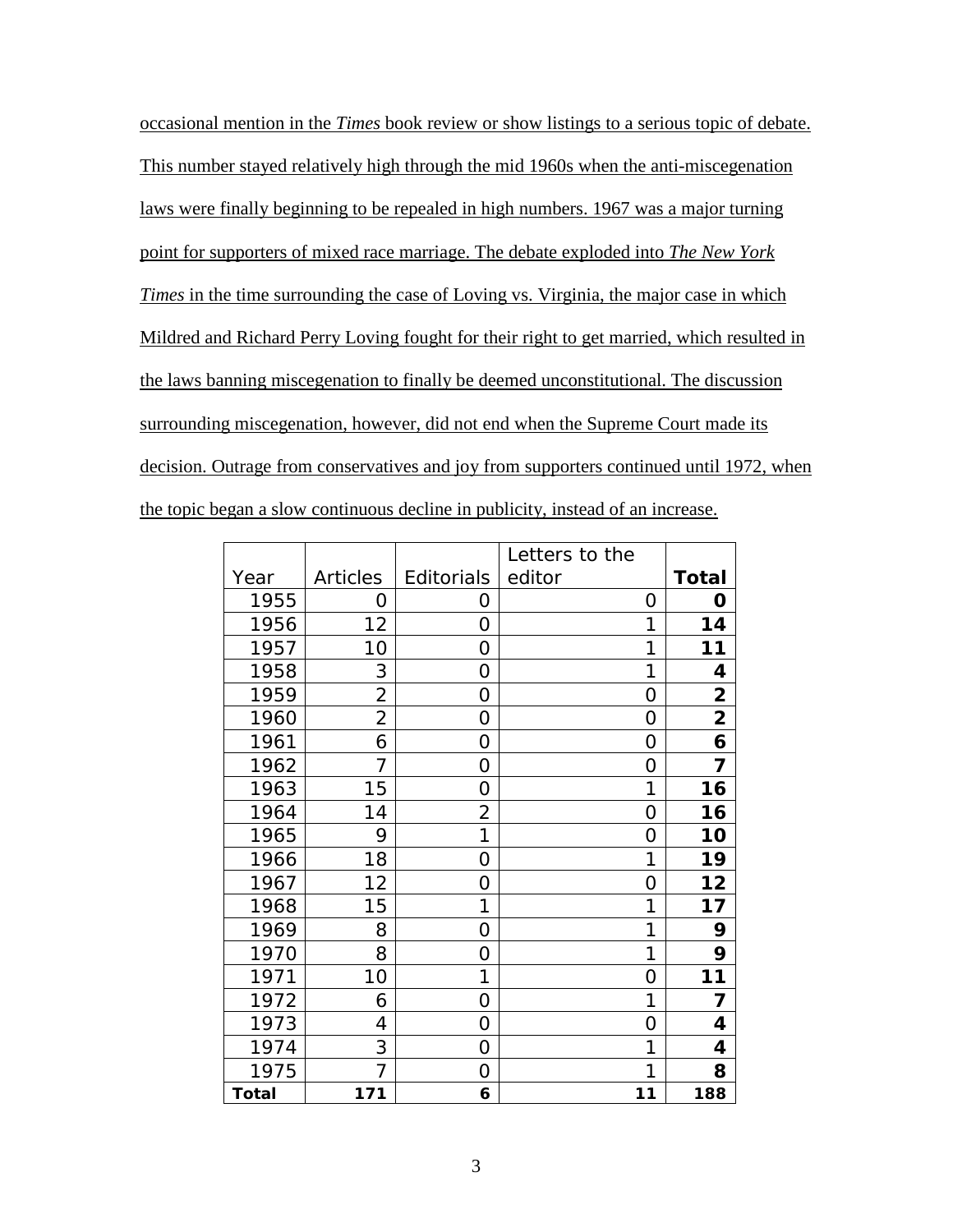

In 1955, the Civil Rights movement began to gain momentum, but miscegenation was not one of the major topics for debate. As a matter of fact, in 1955 there were no articles concerning the subject in *The New York Times* at all. The number then greatly increased in 1956-1957. Although one might assume this was due to the publicity generated by the Civil Rights movement, it was because of censorship in the cinema. Prior to 1957, it was illegal to depict miscegenation in a movie.

The revisions in the code, the first since its adoption in 1930, lifted the taboos against the treatment of illicit narcotics practices, abortion, prostitution and kidnapping. The revised code spelled out the way these subjects could and could not be treated. A fifth taboo-that against miscegenation-was dropped.  $<sup>1</sup>$ </sup>

Some members of the American Civil Liberties Union believed that these changes would actually lead to more censorship because now exactly what was said and shown could be controlled, however, others believed the new revisions opened up the freedom to portray previously forbidden subjects. Either way, it shows that miscegenation, although still outlawed in practice, was beginning to be more widely accepted. If people could see and get used to the idea of mixed-race couples, even if it was only fiction, then they would

 <sup>1</sup> "Liberties Group Scores Film Code." *The New York Times*, April 24, 1957, pg.29.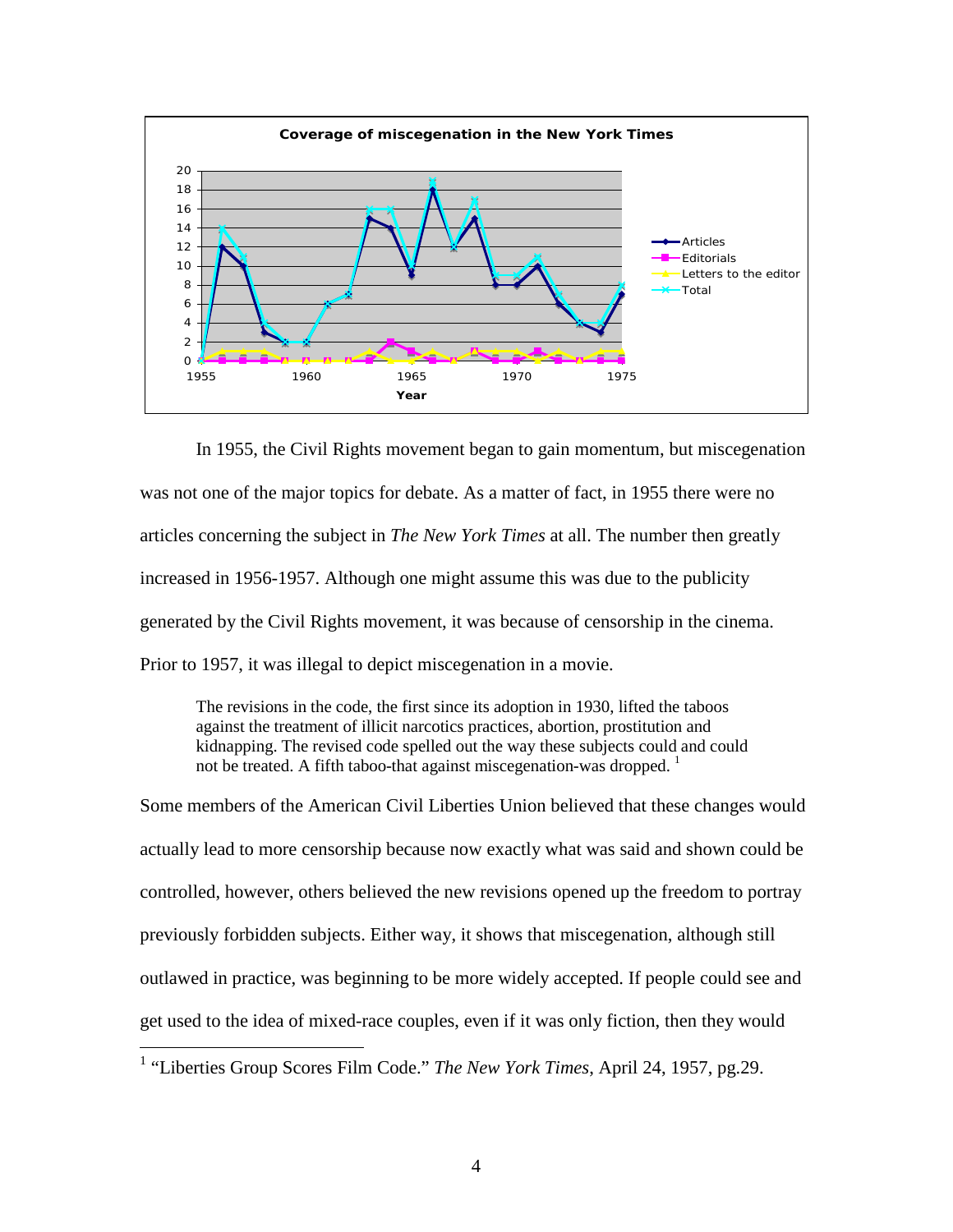eventually accept them as normal. Interestingly, sixteen of the twenty-two articles from 1955 to 1957 dealt with miscegenation in some form of media, more specifically, books, movies and theater. However, not a single one of those sixteen, or the other six, said anything good or bad about miscegenation itself. Despite the fact that it was only in fiction that miscegenation was legal, for this period of time, it was acceptable and there was essentially no debate about it.

After the code changes in 1957, the overall coverage of miscegenation dropped from the twenty-two in a two-year period, to only twenty from 1958 through 1962. The content of the coverage stayed mostly the same, reporting on books, plays, and movies (thirteen, in total). For example,

A new novel by LeGette Blythe titled "Call Down The Storm" is planned for publication next month by Holt. It is a story of miscegenation and racial integrations from the closing years of the reconstruction period to the present.  $2$ 

This book announcement is a perfect example of how *The Times*, and society, would openly discuss miscegenation and make it seem like a part of everyday life. However, when they were faced with it in real life, there was a much more substantial amount of outrage in the press. Up until this point, almost all of the coverage had been simply a mention here or there of something that involved miscegenation, never reporting on miscegenation as its own topic. In fact, there had only ever been two articles that displayed a strong opinion over the pervious five years. In 1959, Governor of Virginia J. Lindsay Almond fiercely opposed the state's unwillingness to pass anti-integration laws. His main position was against integration as a whole, which consequently encompasses miscegenation.

 <sup>2</sup> "Books- Authors." *The New York Times,* June 18, 1958, pg. 31.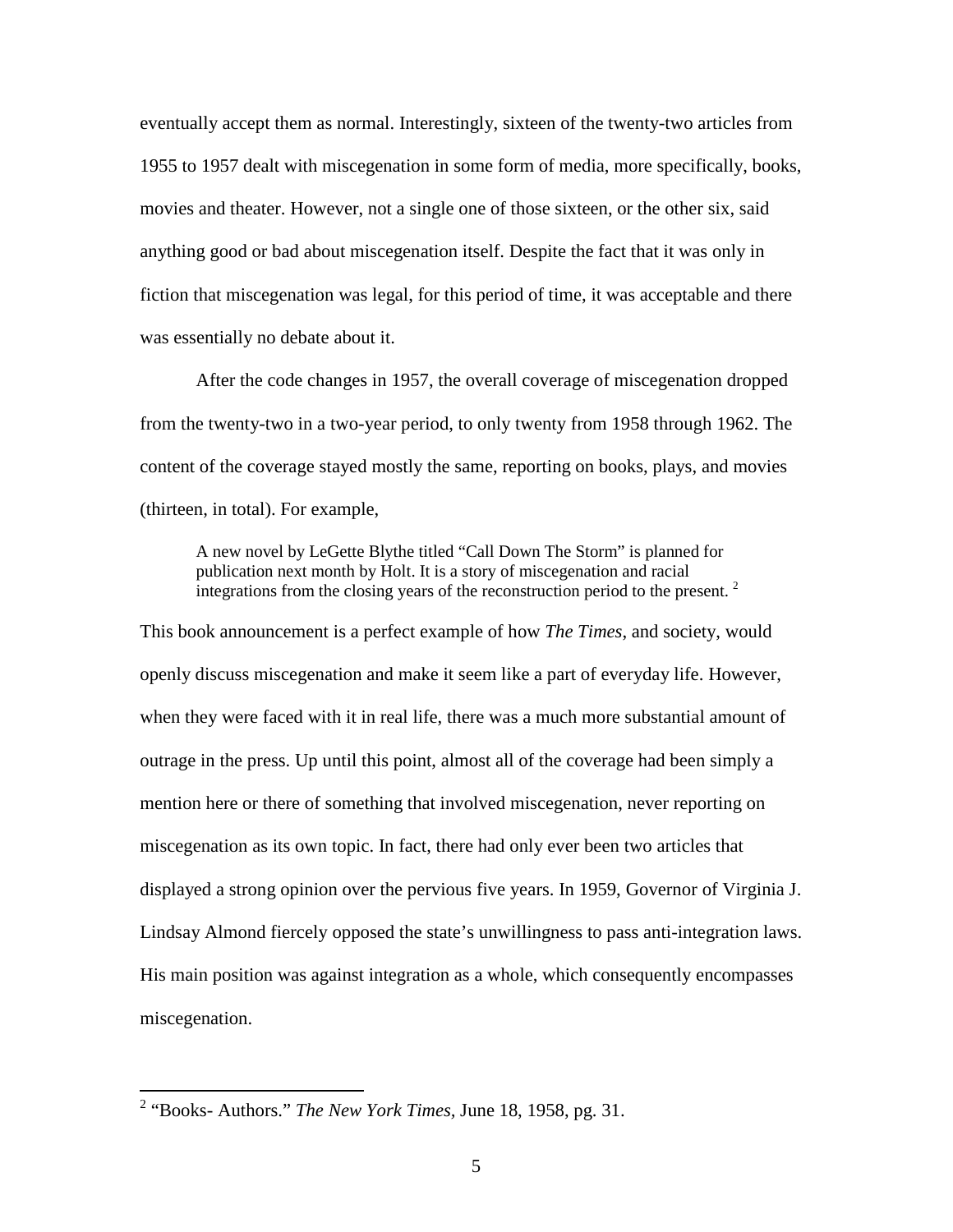Governor Almond assailed "false prophets of a 'little or token integration'" and "those who denied or close [d] their eyes to the livid stench of sadism, sex immorality and juvenile pregnancy infesting the mixed schools of the District of Columbia and elsewhere." 34

Governor Almond was the first reported case in years in which someone openly stated his or her opinion on the topic. He, however, did not lead an enormous group of people in doing so. From the tone of his statement he assumed that Virginians would support him whole-heartedly which, at least according to *The New York Times*, was false. In fact, it wasn't until 1962 when anyone else was reported as taking any stance at all on the matter.

In 1962, a Unitarian Cleric, Rev, Farley W. Wheelwright, preached a sermon in full support of miscegenation. He had visited Albany Ga., and found immense separation between the races because, "The Negro in Albany is not concerned with marrying the whites... what he wants today is the vote."<sup>5</sup> However, he managed to come out of the experience with a strong support for the legalization of miscegenation, as well as general rights of African Americans.

Miscegenation is both likely and desirable… eventually when schools, restaurants, hospitals and cemeteries are integrated, it is inevitable that interracial marriages will become as acceptable as interfaith marriages are today <sup>6</sup>

This article was one of the first of its kind, going against what had been the norm for the past century. These two men, with polar opposite ideas, were the first to make their

 <sup>3</sup> Bigart, Homer, "Almond to Fight for Segregation" *The New York Times*, January 21, 1959, pg. 16.

<sup>&</sup>lt;sup>4</sup> Later on in the article, the author states "Almond was speaking tonight the language of "Southside" Virginia… where integration is held synonymous with miscegenation" --Ibid

<sup>5</sup> "Unitarian Cleric Who Visited Georgia Backs Miscegenation" *The New York Times,*  September 17, 1962, pg. 52.

 $6$  Ibid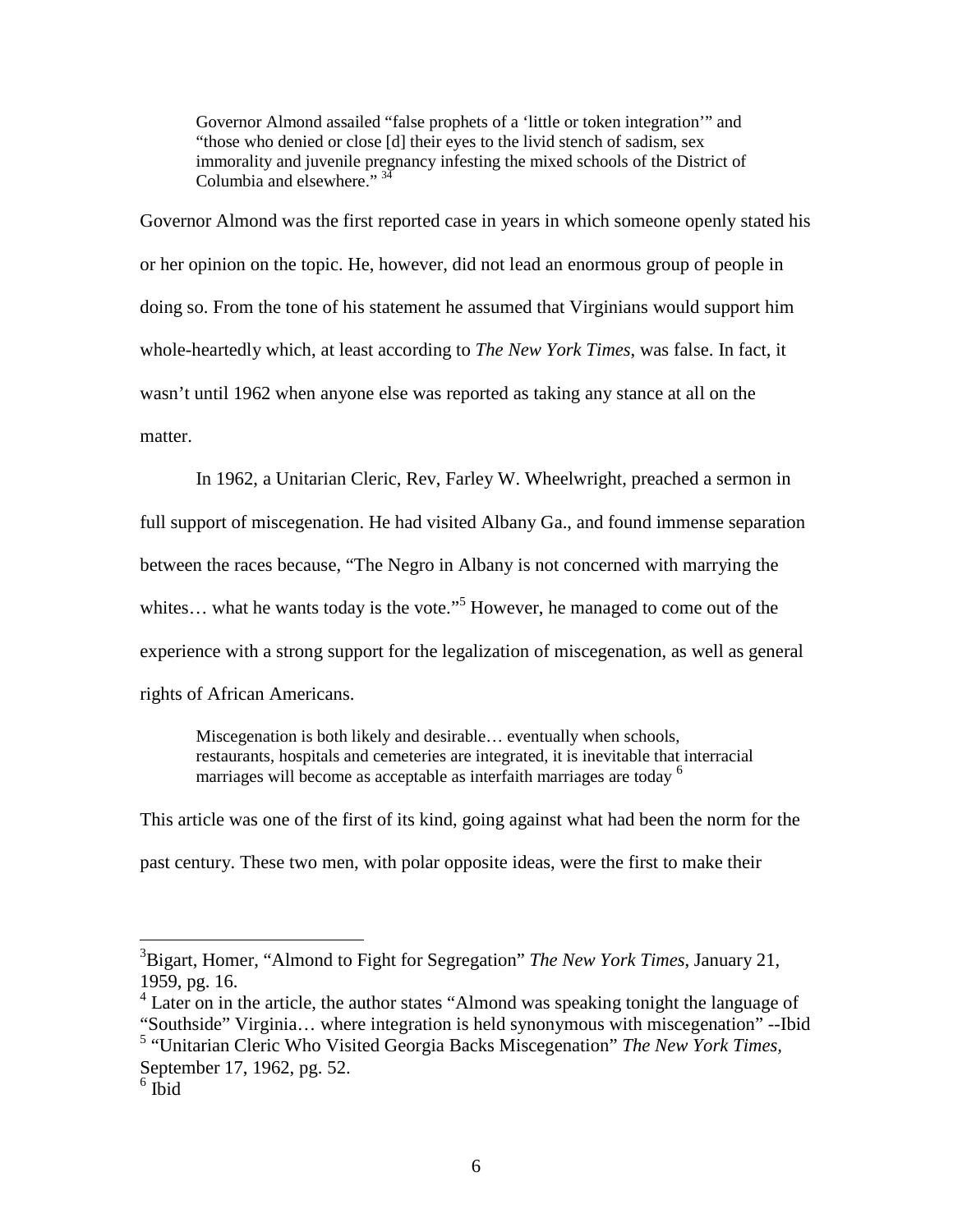voices heard in the debate over miscegenation. Unlike Governor Almond, however, others began to follow Rev. Wheelwright.

As time progressed, in 1963, the debate over miscegenation seemed to be moving along relatively slowly. The number of articles had doubled from the previous year, but the actual relevance of those articles in terms of the debate was about the same as it had been previously. The majority of articles were still dedicated to book and movie reviews. A classic example of the type of movie review that could be found at the time is as follows.

John Ford conclusively illustrated that 47 years of moviemaking and 128 pictures could result in pleasurable professionalism, even on a very familiar theme… there is romance, of a sort, and miscegenation, and religion, but it is all done in continuous movement and with tongue constantly in cheek.<sup>7</sup>

There were many more articles of this sort during that time. They show that the general public outlook on miscegenation was not necessarily that negative, as long as it was only in fiction. The small amount of actual debate in 1963 did, however, foreshadow that in the years to come. In November of that year, President Truman publicly stated his disapproval of miscegenation.

Former president Harry S. Truman said yesterday he did not believe white persons should marry Negroes. He said that racial intermarriage ran counter to teachings of the bible. Mr. Truman, long an advocate of integration in other respects, expressed his views in an interview… He was asked whether he thought intermarriages would become widespread in the untied states. "I hope not," said Mr. Truman. "I don't believe in it."

The fact that President Truman could support integration, but not miscegenation shows

that despite previous suggestions, integration and miscegenation were not always

 <sup>7</sup> Weiler, A.H. "A Time for Film Comedy." *The New York Times*, July 28, 1963, pg. 69. <sup>8</sup> "Truman Opposes Biracial Marriage." *The New York Times,* September 12, 1963, pg. 30.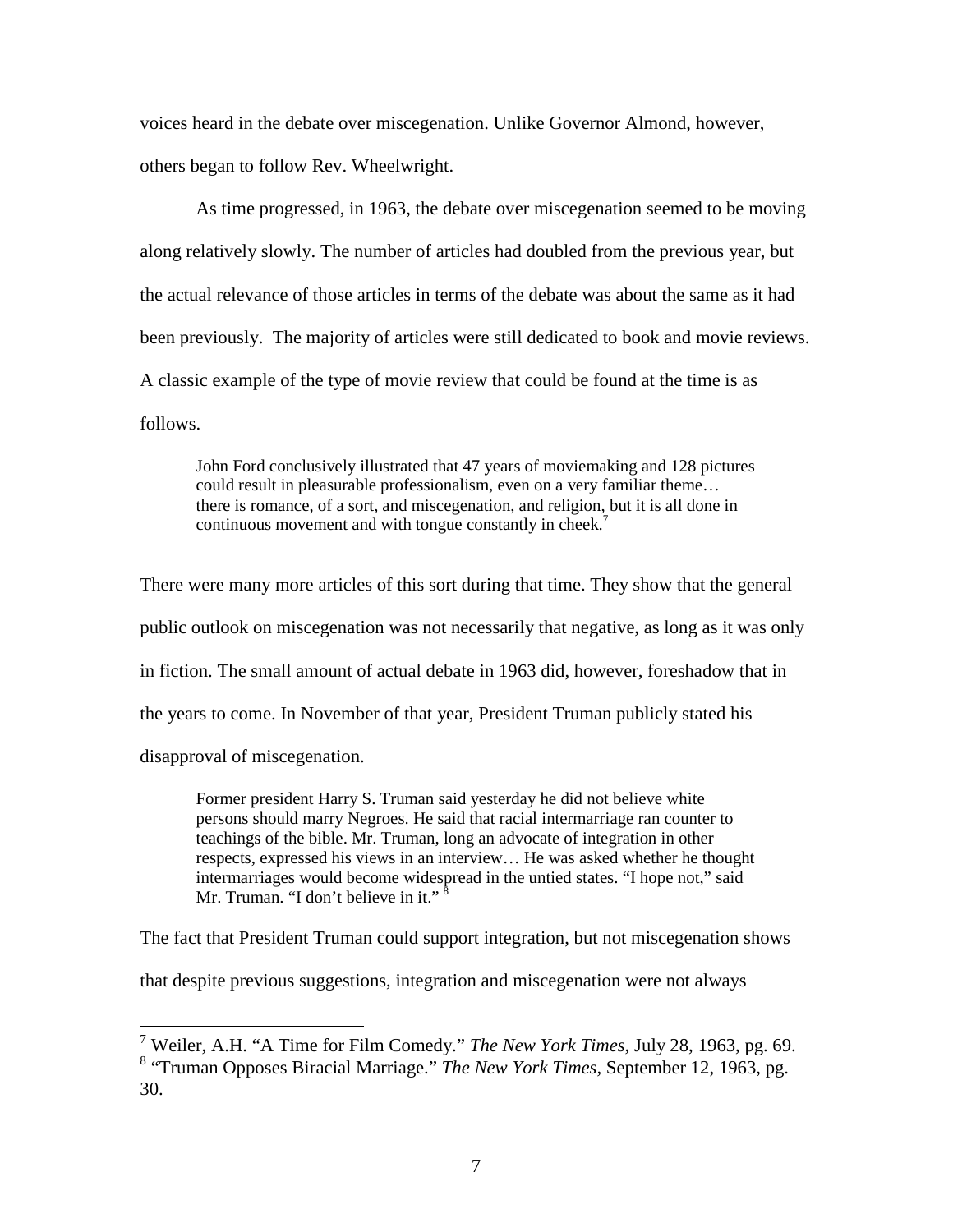synonymous in the eyes of the public. The more interesting aspect of this article was highlighted by an article appearing only a month later.

Although it was never stated that the Catholic Church submitted this article in response to Truman's statement, their connection is undeniable. Truman's interview was published on September 12, 1963 and on November 18 of the same year the Church published the following statement.

Interracial marriage is completely compatible with the doctrine and cannon law of Roman Catholicism, a national church organization said here today. The national catholic conference for interracial justice made it unequivocally clear that, although diversity of faith, and already existing marriage bonds were impediments to marriage, race and color were not… "Races do not marry" the statement declared. "Nations do not marry. Classes do not marry. Only persons marry."<sup>9</sup>

These two opposing statements mirror the debate that was to follow them. They both used the exact same scripture to form the basis for their respective arguments, but reached completely opposite conclusions. Surprisingly, the Catholic Church (and the Unitarian cleric from 1962), in this case, was more progressive than an ex-president. People everywhere had been forming strong opinions just like Truman and the church, and through *The Times*, they finally had a vessel to make their voices heard, and thus the period of little or no coverage came to a close.

October 1964 marked the beginning of the monumental series of court cases that led to the eventual striking down of the miscegenation laws, and the immense amount of press and disputes that came with it. Richard Loving, a white man, and Mildred Jeter, a half black, half Indian woman, were married in June of 1958 in the District of Colombia in order to escape the harsh laws against interracial marriages in their home of Virginia.

 <sup>9</sup> George Dugan, "Catholics Uphold Biracial Couples." *The New York Times,* November 18, 1963, pg. 47.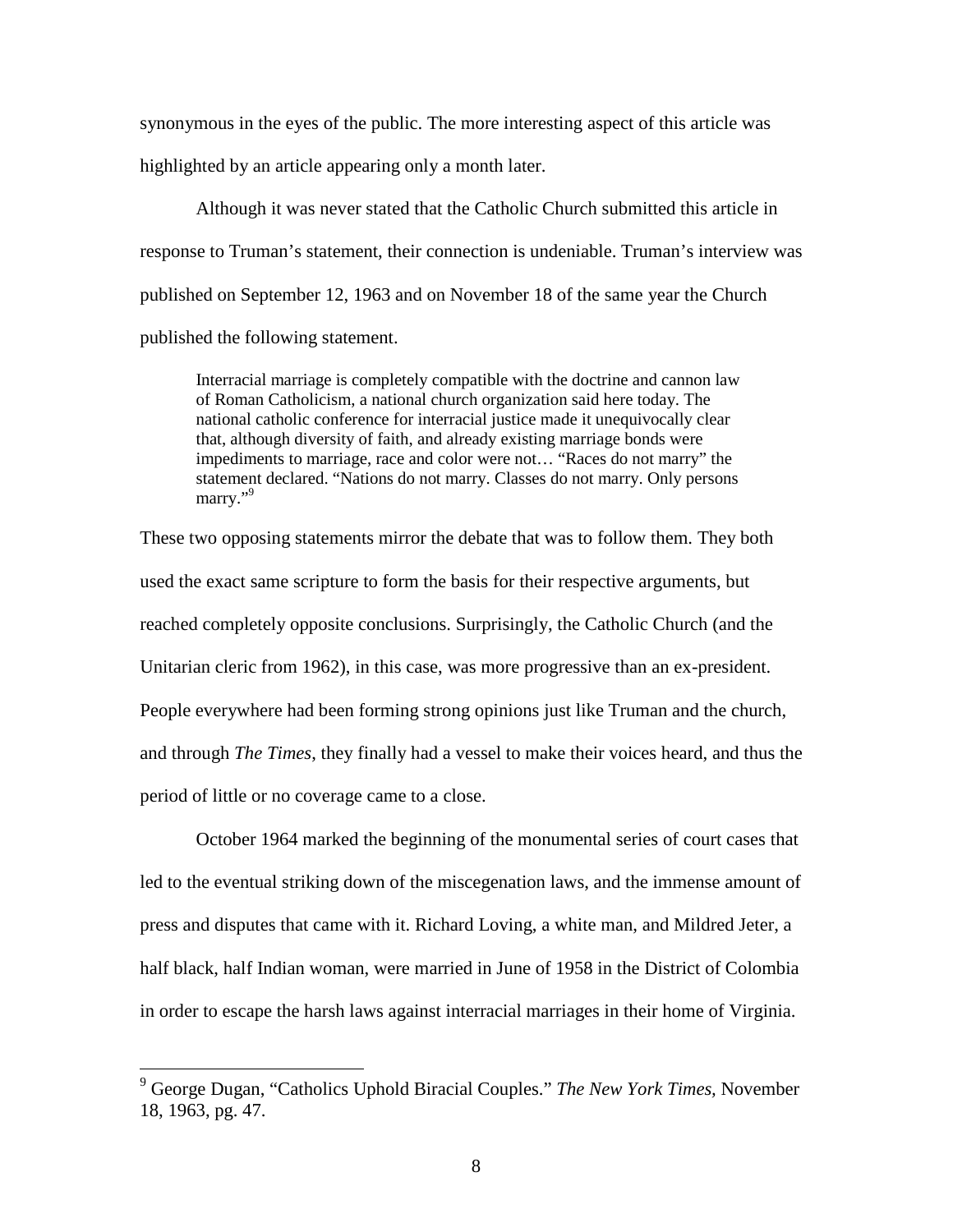They were then charged upon their return with the then-crime of miscegenation.<sup>10</sup> Then began the circus of appeals and process of fighting for their rights, and with this came an immense amount of press coverage. Therefore, it wasn't until 1964 that the press truly made the switch to covering the issue in terms of heated arguments and breaking news.

The articles were finally distributed relatively evenly between the previously more common news pertaining mostly to movies or books or strictly just the facts reporting, and the more recently common pieces displaying varied stances and strong opinions. An article was published in 1964 stating the findings of a group of scientists working for the United Nations, offering proof that interracial intercourse has no adverse effects.

It has never been established that the mixing of races has played a negative role for mankind as a whole. On the contrary, it has helped to preserve biological ties between groups of people and, consequently, the unity of mankind in its diversity. Hence there is no biological justification for banning interracial marriages nor for any advice aimed at banning them.<sup>11</sup>

Here, the scientific community officially came out and said in no uncertain terms that miscegenation is biologically sound, and that there are no scientific reasons why it should be banned. The scientific population made its official statement, similarly to what the Catholic Church did the previous year, when they declared that miscegenation does not go against what is stated in the Bible. Also, the fact that this group of scientists was made up of delegates for the United Nations gives some insight to the general global outlook on the issue. At the very least, it shows the UN's attitude about miscegenation, because it is safe to assume that if the UN did not support what was said, they would not widely

 <sup>10</sup> "Excerpts From Supreme Court's Ruling on Virginia's Ban on Miscegenation" *The New York Times,* June 13 1967, pg. 29.

<sup>&</sup>lt;sup>11</sup> "All Races Equal, Scientists Assert: Panel Sees No Biological Basis to Bar Intermarriage." *The New York Times*, August 21, 1964, pg. 20.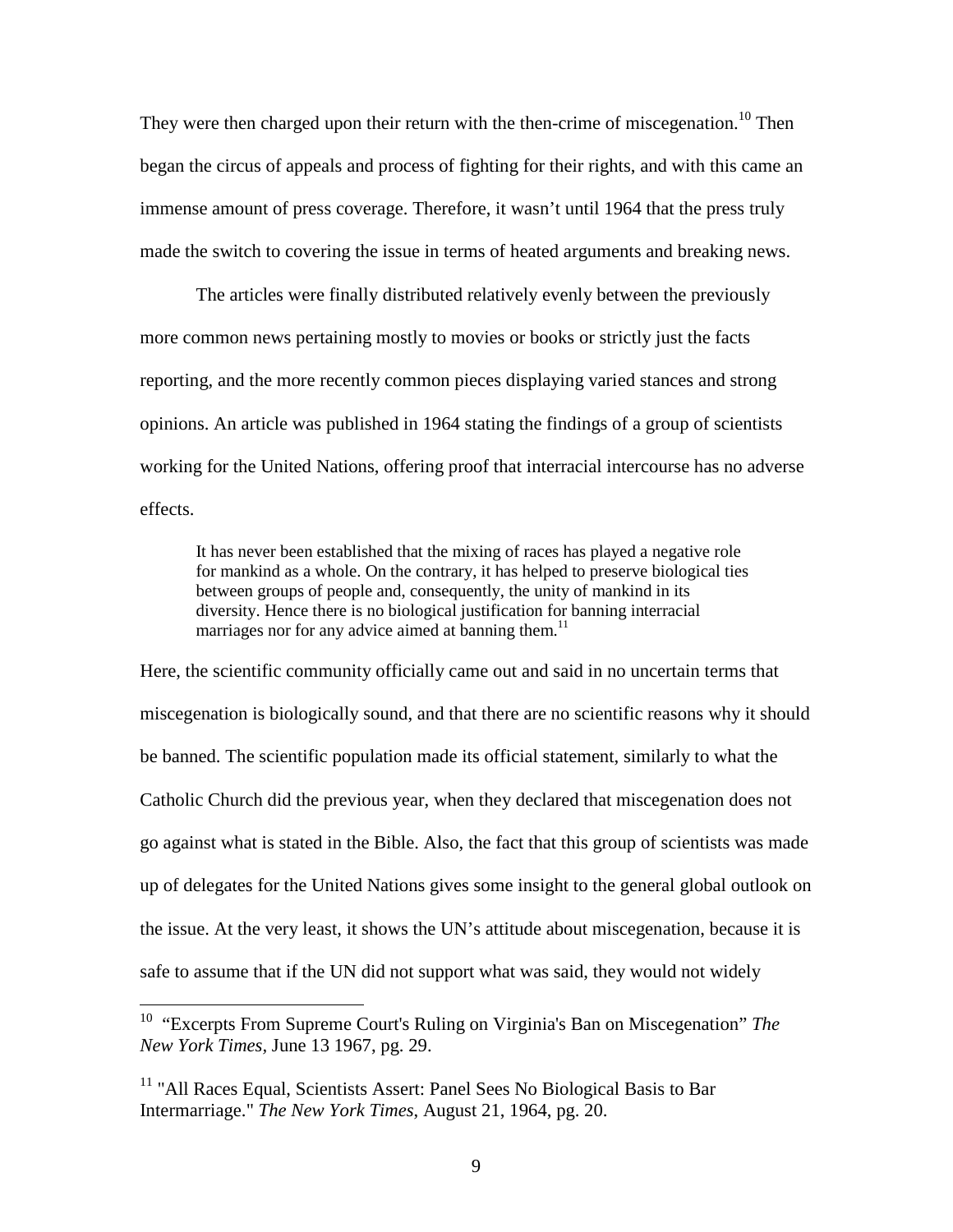publicize these findings. Leading up to the Supreme Court's final ruling in 1967, there were many articles such as this one, as well as those opposing interracial marriage, although the oppositions were less common in *The New York Times*.

Throughout the court case of Richard and Mildred Loving there were many ups, downs, victories, losses and appeals. In the summer of 1967 the series of court cases came to a close when the Supreme Court made its decision. Had it decided against the legalization of miscegenation, the process of appeals would have most likely continued and more and more cases would start to appear until they reached the same conclusion. This, however, was not necessary to any further extent because the court finally decided in favor of Richard and Mildred Loving. On June 13, 1967, *The Times* reported the Supreme Court's findings.

Marriage is one of the "basic civil rights of man," fundamental to our very existence and survival. To deny this fundamental freedom on so unsupportable a basis as the racial classifications embodied in these statues, classifications so directly subversive of the principle of equality at the heart of the  $14<sup>th</sup>$  amendment, is surely to deprive all of the state's citizens of liberty without due process of law. The  $14<sup>th</sup>$  amendment requires that the freedom of choice to marry not be restricted by invidious racial discriminations.<sup>12</sup>

The Supreme Court, despite the fact that its statement directly contradicts the various refusals of the state courts that came before this decision, puts its whole support behind the legalization of interracial marriage. This excerpt, as well as others containing the same general message, was placed under the heading "state's view rejected," thus clarifying that any previous decisions made in lesser courts were void, and that this ruling, and only this ruling, should be the considered the ultimate law. This decision

 <sup>12</sup> "Excerpts From Supreme Court's Ruling on Virginia's Ban on Miscegenation" *The New York Times,* June 13 1967, pg. 29.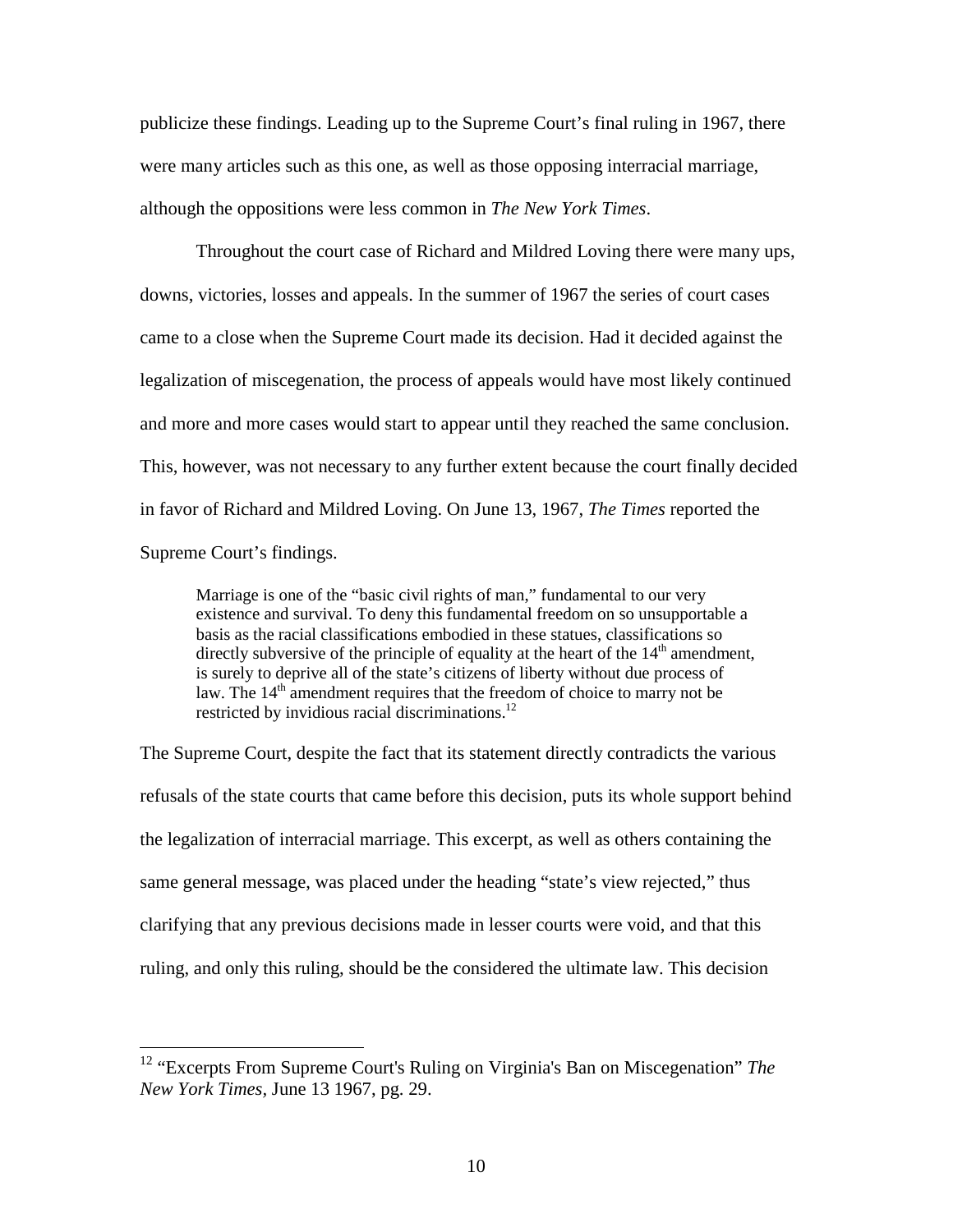brought the court cases concerning miscegenation to an end; however, it could not bring the debate in the press to a similar halt.

In the aftermath of the Supreme Court ruling, the number of articles relating to the topic stayed relatively high, at least in the four years that followed the decision. These articles, however, were mostly reports on individual state laws and court cases, and less debate. It could be predicted that the debate would vastly increase as the ramifications of the verdict were felt throughout the country. However, the amount of coverage became gradually less and less after 1971. The reporting from 1972-1975 was much more similar to the reporting from before anyone took any notice of the Lovings. The majority of these articles had to do with either entertainment or foreign affairs. The main difference was that instead of the occasional article reporting on a strange case of miscegenation, in the articles after the Supreme Court verdict, the idea is much more accepted, and only extremely unusual or interesting scenarios were covered. For instance, in 1972 the Black mayor of Tuskegee, Alabama was married to a white woman. Their relationship was very prominent in the eyes of the public, and therefore heavily publicized.

They spoke nervously about the ramifications on an interracial romance in [the Tuskegee] region. "A lot of things went through our minds," mayor Ford recalled. "We felt there might be actual physical danger. We thought about hurting our friends and relatives. We even thought about the effect it would have on my political career. Finally we came to the point, and said to hell with it. I love you and you love me, we're going to do the only honest and right thing."<sup>13</sup>

Although they had major concerns when they were first married, as they most likely should have at the time, they could finally speak freely about their experiences and their love. Instead of having to hide their relationship, as they would have in the past, they

 $13$  Ray Jenkins, "The Tuskegee Mayor and His Wife: A Very Visible Interracial Marriage." *The New York Times*, November 9, 1972, pg. 54.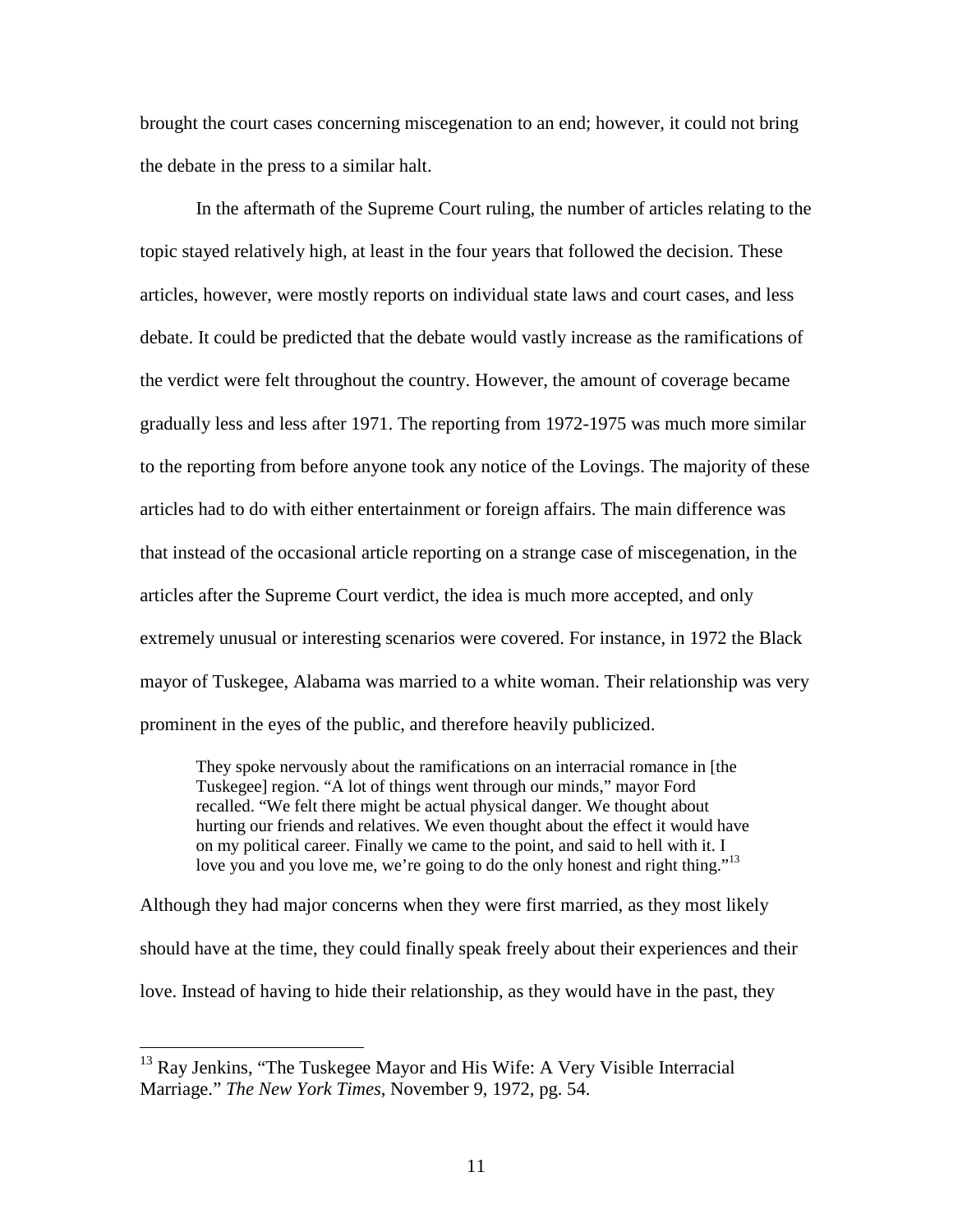were able to assume their place as a prominent political couple, which just so happened to be of different races.

In the twenty-year period from 1955 to 1975, there was an immense amount of change in the public view of miscegenation as seen through *The New York Times*. It went from a censorship concern in the mid 1950s to an almost non-issue until the early '60s. The legalization of mixed race marriage seemed almost too inconceivable to be concerned with. The case of Loving vs. Virginia managed to, within ten years, change miscegenation from banned in most states to a legally protected right, as well as change the American opinion to one of more general acceptance. As the years progressed, the public gradually came to terms with the new laws as a part of life and eventually the coverage trailed off, leaving America's wedding chapels open for couples, no matter what race.

Unfortunately, these laws only apply to couples of different genders. The legalization of mixed race marriage was indeed a great feat for American society at the time. The striking down of the anti-miscegenation laws represented a major step forward towards free love and an open and accepting society, but the time has come again for such a leap. Homosexual couples are now in the same situation that mixed race couples were in half a century ago and they face the same challenges that interracial couples were forced to overcome. It is necessary for the American people to re-examine that past and take the lessons that the miscegenation laws have taught and apply those same ideals to couples of the same sex in the new millennium. Total freedom to love whoever one wants must be achieved in full. Without equal rights to all couples, the victory against antimiscegenation laws will mean nothing.

12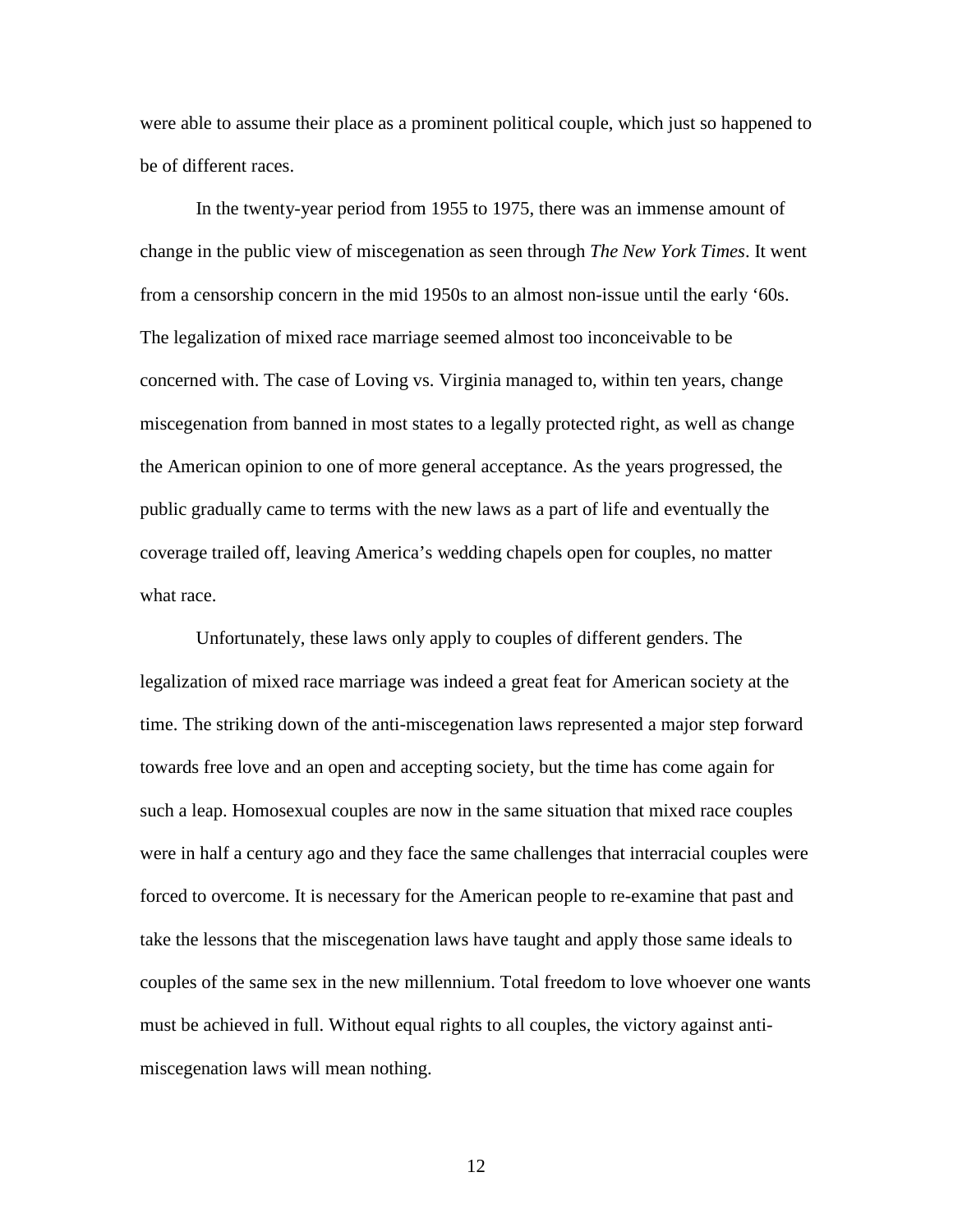### **Bibliography**  (Chronological order, by type of article) Susannah Ivory

## **Front Page Articles:**

- "Suit Attacks Curb On Mixed Marriage." *The New York Times*, February 3, 1956, 13. [http://proquest.umi.com/pqdweb?did=305746322&Fmt=10&clientId=46496&RQ](http://proquest.umi.com/pqdweb?did=305746322&Fmt=10&clientId=46496&RQT=309&VName=HNP) [T=309&VName=HNP](http://proquest.umi.com/pqdweb?did=305746322&Fmt=10&clientId=46496&RQT=309&VName=HNP) (April 10, 2009)
- Prescott, Orville. "Books of The Times: Attack on Mrs. Stowe Questioned Racial Differences Discusses." *The New York Times,* June 20, 1956, pg. 29. [http://proquest.umi.com/pqdweb?did=86621794&Fmt=10&clientId=46496&RQT](https://mail.friendscentral.org/exchweb/bin/redir.asp?URL=http://proquest.umi.com/pqdweb?did=86621794%26Fmt=10%26clientId=46496%26RQT=309%26VName=HNP)  $=309\&$ VName=HNP (April 10, 2009)
- Crowther, Bosley. "Changing the Script: Welcome Revisions Made in Production Code Expectations Flexibility." *The New York Times,* December 16, 1956, pg. X3. [http://proquest.umi.com/pqdweb?did=84941864&Fmt=10&clientId=46496&RQT](http://proquest.umi.com/pqdweb?did=84941864&Fmt=10&clientId=46496&RQT=309&VName=HNP) [=309&VName=HNP](http://proquest.umi.com/pqdweb?did=84941864&Fmt=10&clientId=46496&RQT=309&VName=HNP) (April 10, 2009)
- "Mr. Byrnes Vs. the Court." *The New York Times*, May 16, 1956, pg. 34. http://proquest.umi.com/pqdweb?did=86582442&Fmt=10&clientId=46496&RQT =309&VName=HNP (April 10, 2009)
- "Liberties Group Scores Film Code." *The New York Times*, April 24, 1957, pg.29. [http://proquest.umi.com/pqdweb?index=9&did=84962836&SrchMode=1&sid=3](http://proquest.umi.com/pqdweb?index=9&did=84962836&SrchMode=1&sid=3&Fmt=10&VInst=PROD&VType=PQD&RQT=309&VName=HNP&TS=1239407770&clientId=46496) [&Fmt=10&VInst=PROD&VType=PQD&RQT=309&VName=HNP&TS=12394](http://proquest.umi.com/pqdweb?index=9&did=84962836&SrchMode=1&sid=3&Fmt=10&VInst=PROD&VType=PQD&RQT=309&VName=HNP&TS=1239407770&clientId=46496) [07770&clientId=46496](http://proquest.umi.com/pqdweb?index=9&did=84962836&SrchMode=1&sid=3&Fmt=10&VInst=PROD&VType=PQD&RQT=309&VName=HNP&TS=1239407770&clientId=46496) (April 7, 2009)
- "Books- Authors." *The New York Times,* June 18, 1958, pg. 31. [http://proquest.umi.com/pqdweb?index=1&did=83415418&SrchMode=1&sid=15](http://proquest.umi.com/pqdweb?index=1&did=83415418&SrchMode=1&sid=15&Fmt=10&VInst=PROD&VType=PQD&RQT=309&VName=HNP&TS=1242091063&clientId=46496) [&Fmt=10&VInst=PROD&VType=PQD&RQT=309&VName=HNP&TS=12420](http://proquest.umi.com/pqdweb?index=1&did=83415418&SrchMode=1&sid=15&Fmt=10&VInst=PROD&VType=PQD&RQT=309&VName=HNP&TS=1242091063&clientId=46496) [91063&clientId=46496](http://proquest.umi.com/pqdweb?index=1&did=83415418&SrchMode=1&sid=15&Fmt=10&VInst=PROD&VType=PQD&RQT=309&VName=HNP&TS=1242091063&clientId=46496) (May 10, 2009)
- Krock, Arthur, "In The Nation: The South's Resort to the State Courts." *The New York Times,* September 18, 1958, pg. 30. [http://proquest.umi.com/pqdweb?did=79699380&Fmt=10&clientId=46496&RQT](http://proquest.umi.com/pqdweb?did=79699380&Fmt=10&clientId=46496&RQT=309&VName=HNP) [=309&VName=HNP](http://proquest.umi.com/pqdweb?did=79699380&Fmt=10&clientId=46496&RQT=309&VName=HNP) (April 10, 2009)
- Bigart, Homer, "Almond to Fight for Segregation." *The New York Times*, January 21, 1959, pg. 16. [http://proquest.umi.com/pqdweb?index=3&did=83436313&SrchMode=1&sid=1](http://proquest.umi.com/pqdweb?index=3&did=83436313&SrchMode=1&sid=1&Fmt=10&VInst=PROD&VType=PQD&RQT=309&VName=HNP&TS=1239460872&clientId=46496) [&Fmt=10&VInst=PROD&VType=PQD&RQT=309&VName=HNP&TS=12394](http://proquest.umi.com/pqdweb?index=3&did=83436313&SrchMode=1&sid=1&Fmt=10&VInst=PROD&VType=PQD&RQT=309&VName=HNP&TS=1239460872&clientId=46496) [60872&clientId=46496](http://proquest.umi.com/pqdweb?index=3&did=83436313&SrchMode=1&sid=1&Fmt=10&VInst=PROD&VType=PQD&RQT=309&VName=HNP&TS=1239460872&clientId=46496) (April 7, 2009)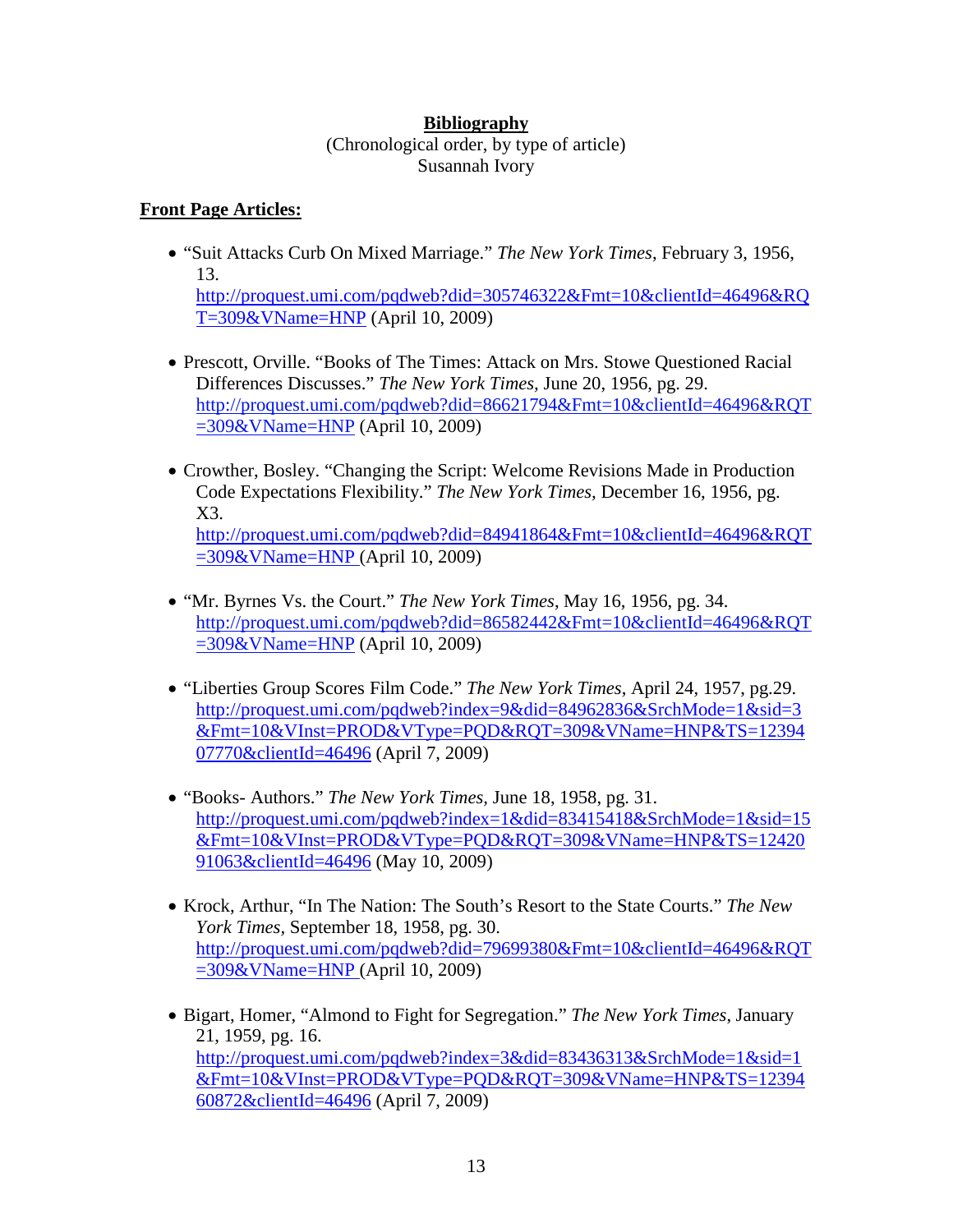- "Unitarian Cleric Who Visited Georgia Backs Miscegenation." *The New York Times,* September 17, 1962, pg. 52. [http://proquest.umi.com/pqdweb?index=2&did=96966092&SrchMode=1&sid=3](http://proquest.umi.com/pqdweb?index=2&did=96966092&SrchMode=1&sid=3&Fmt=10&VInst=PROD&VType=PQD&RQT=309&VName=HNP&TS=1236132954&clientId=46496) [&Fmt=10&VInst=PROD&VType=PQD&RQT=309&VName=HNP&TS=12361](http://proquest.umi.com/pqdweb?index=2&did=96966092&SrchMode=1&sid=3&Fmt=10&VInst=PROD&VType=PQD&RQT=309&VName=HNP&TS=1236132954&clientId=46496) [32954&clientId=46496](http://proquest.umi.com/pqdweb?index=2&did=96966092&SrchMode=1&sid=3&Fmt=10&VInst=PROD&VType=PQD&RQT=309&VName=HNP&TS=1236132954&clientId=46496) (February 28 2009)
- Schumach, Murray, "N.A.A.C.P. Seeks Job Equality in Hollywood Film Companies." *The New York Times,* June 26, 1963, pg. 23. http://proquest.umi.com/pqdweb?did=81817084&Fmt=10&clientId=46496&RQT  $=309\&V$ Name=HNP (April 8, 2009)
- Weaver, Warren, "Air Force Drops Marriage Query." *The New York Times,* July 3, 1963, pg. 12. http://proquest.umi.com/pqdweb?did=82072962&Fmt=10&clientId=46496&RQT =309&VName=HNP (April 10, 2009)
- Weiler, A.H. "A Time for Film Comedy." *The New York Times*, July 28, 1963, pg. 69. [http://proquest.umi.com/pqdweb?index=7&did=357353512&SrchMode=1&sid=1](http://proquest.umi.com/pqdweb?index=7&did=357353512&SrchMode=1&sid=13&Fmt=10&VInst=PROD&VType=PQD&RQT=309&VName=HNP&TS=1242088908&clientId=46496) [3&Fmt=10&VInst=PROD&VType=PQD&RQT=309&VName=HNP&TS=1242](http://proquest.umi.com/pqdweb?index=7&did=357353512&SrchMode=1&sid=13&Fmt=10&VInst=PROD&VType=PQD&RQT=309&VName=HNP&TS=1242088908&clientId=46496) [088908&clientId=46496](http://proquest.umi.com/pqdweb?index=7&did=357353512&SrchMode=1&sid=13&Fmt=10&VInst=PROD&VType=PQD&RQT=309&VName=HNP&TS=1242088908&clientId=46496) (May 10, 2009)
- "Transcript of the President's News Conference on Foreign and Domestic Matters." *The New York Times,* August 2, 1963, pg. 10. http://proquest.umi.com/pqdweb?did=80461011&Fmt=10&clientId=46496&RQT =309&VName=HNP (April 10, 2009)
- Krock, Arthur, "Miscegenation Debate; Pressure Rises for Supreme Court Review of Mixed Marriage Bans Interpretations Maryland Ruling Heavy Penalties White Resistance." *The New York Times*, September 8, 1963, pg. E11. [http://proquest.umi.com/pqdweb?index=9&did=306228232&SrchMode=1&sid=6](http://proquest.umi.com/pqdweb?index=9&did=306228232&SrchMode=1&sid=6&Fmt=10&VInst=PROD&VType=PQD&RQT=309&VName=HNP&TS=1234928109&clientId=46496) [&Fmt=10&VInst=PROD&VType=PQD&RQT=309&VName=HNP&TS=12349](http://proquest.umi.com/pqdweb?index=9&did=306228232&SrchMode=1&sid=6&Fmt=10&VInst=PROD&VType=PQD&RQT=309&VName=HNP&TS=1234928109&clientId=46496) [28109&clientId=46496,](http://proquest.umi.com/pqdweb?index=9&did=306228232&SrchMode=1&sid=6&Fmt=10&VInst=PROD&VType=PQD&RQT=309&VName=HNP&TS=1234928109&clientId=46496) (February 16, 2009)
- "Truman Opposes Biracial Marriage." *The New York Times,* September 12, 1963, pg. 30. http://proquest.umi.com/pqdweb?did=86713945&Fmt=10&clientId=46496&RQT  $=309\&V$ Name=HNP (April 10, 2009)
- Krock, Arthur, "In The Nation; A Direct High Court Test of Miscegenation Laws." *The New York Times*, November 1, 1963. Pg. 30. [http://proquest.umi.com/pqdweb?index=5&did=89969852&SrchMode=1&sid=17](http://proquest.umi.com/pqdweb?index=5&did=89969852&SrchMode=1&sid=17&Fmt=10&VInst=PROD&VType=PQD&RQT=309&VName=HNP&TS=1236133800&clientId=46496) [&Fmt=10&VInst=PROD&VType=PQD&RQT=309&VName=HNP&TS=12361](http://proquest.umi.com/pqdweb?index=5&did=89969852&SrchMode=1&sid=17&Fmt=10&VInst=PROD&VType=PQD&RQT=309&VName=HNP&TS=1236133800&clientId=46496) [33800&clientId=46496](http://proquest.umi.com/pqdweb?index=5&did=89969852&SrchMode=1&sid=17&Fmt=10&VInst=PROD&VType=PQD&RQT=309&VName=HNP&TS=1236133800&clientId=46496) (February 28 2009)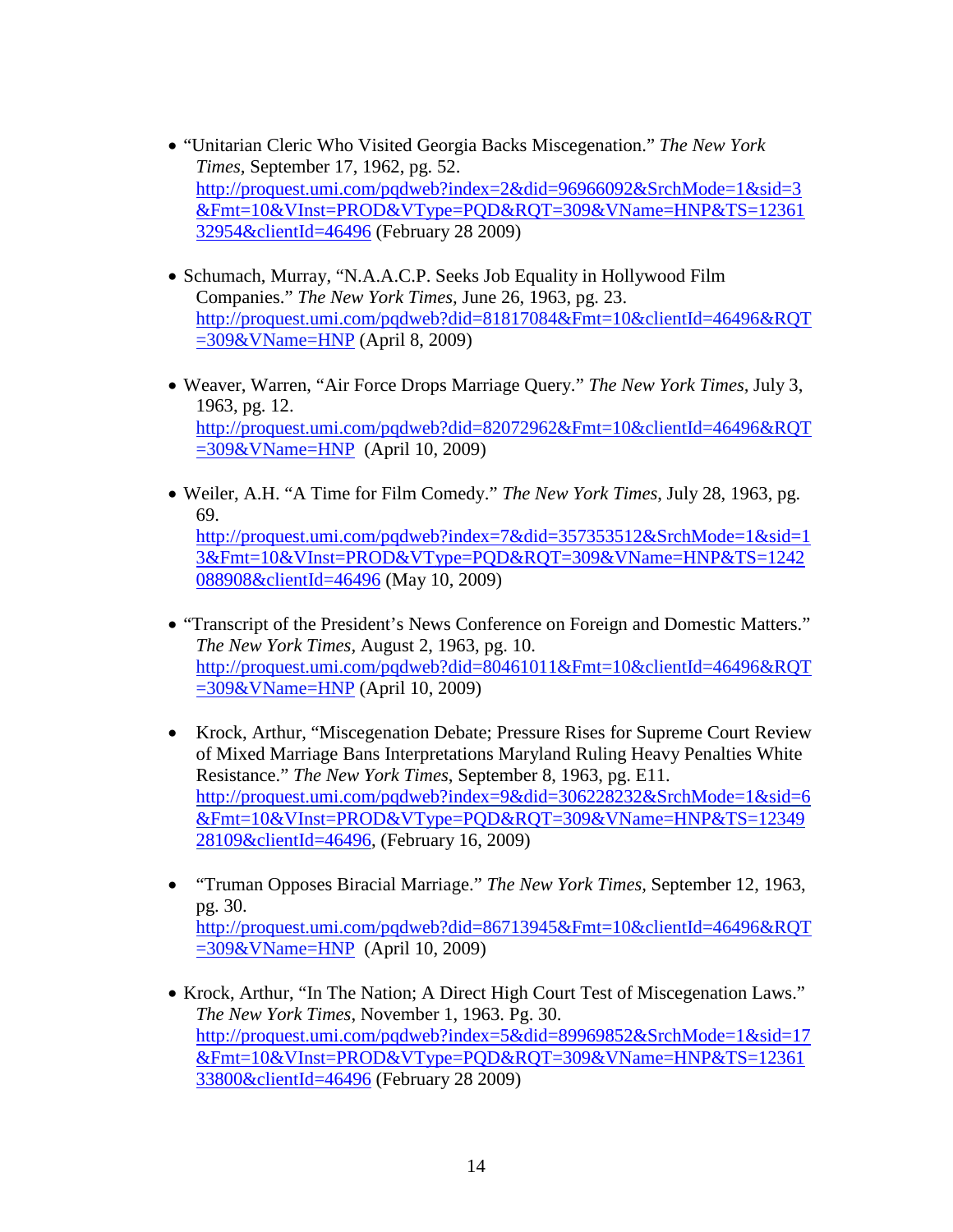- Dugan, George, "Catholics Uphold Biracial Couples." *The New York Times,*  November 18, 1963, pg. 47. [http://proquest.umi.com/pqdweb?index=10&did=82153190&SrchMode=5&Fmt=](http://proquest.umi.com/pqdweb?index=10&did=82153190&SrchMode=5&Fmt=10&retrieveGroup=0&VInst=PROD&VType=PQD&RQT=309&VName=HNP&TS=1239681752&clientId=46496) [10&retrieveGroup=0&VInst=PROD&VType=PQD&RQT=309&VName=HNP&](http://proquest.umi.com/pqdweb?index=10&did=82153190&SrchMode=5&Fmt=10&retrieveGroup=0&VInst=PROD&VType=PQD&RQT=309&VName=HNP&TS=1239681752&clientId=46496) [TS=1239681752&clientId=46496](http://proquest.umi.com/pqdweb?index=10&did=82153190&SrchMode=5&Fmt=10&retrieveGroup=0&VInst=PROD&VType=PQD&RQT=309&VName=HNP&TS=1239681752&clientId=46496) (April 10, 2009)
- "Court in Maryland Avoids a Ruling on Miscegenation." *The New York Times,*  February 14, 1964, pg. 33. http://proquest.umi.com/pqdweb?did=106938805&Fmt=10&clientId=46496&RQ T=309&VName=HNP (April 10, 2009)
- "All Races Equal, Scientists Assert: Panel Sees No Biological Basis to Bar Intermarriage." *The New York Times*, August 21, 1964, pg. 20. http://proquest.umi.com/pqdweb?did=118535687&Fmt=10&clientId=46496&RQ T=309&VName=HNP (April 2, 2009)
- "Interracial Couple Loses in U.S. Court." *The New York Times,* October 30, 1964, pg. 21. http://proquest.umi.com/pqdweb?did=97354025&Fmt=10&clientId=46496&RQT =309&VName=HNP (April 5, 2009)
- Krock, Arthur, "In The Nation: Rejection of 'Color' as the Test of a Crime. *The New York Times*, December 8, 1964, pg. 44. http://proquest.umi.com/pqdweb?did=99402096&Fmt=10&clientId=46496&RQT =309&VName=HNP (April 10, 2009)
- "Mixed-Marriage Ban is Fought in Virginia." *The New York Times,* December 29, 1964, pg. 45. http://proquest.umi.com/pqdweb?did=93225442&Fmt=10&clientId=46496&RQT =309&VName=HNP (April 10, 2009)
- "U.S. Court Defers on Race Question." *The New York Times,* February 13,1965, pg. 17. http://proquest.umi.com/pqdweb?did=94960314&Fmt=10&clientId=46496&RQT=309&VName=HN (April1, 2009)
- Dugan, George, "Presbyterians Urged to Oppose Bans on Interracial Marriages." *The New York Times,* May 22, 1965, pg. 20. http://proquest.umi.com/pqdweb?did=101547757&Fmt=10&clientId=46496&RQ T=309&VName=HNP (April 10, 2009)
- "Oklahoma Court Backs Ban on Interracial Marriages." *The New York Times,*  November 24, 1965, pg. 48 http://proquest.umi.com/pqdweb?did=95916161&Fmt=10&clientId=46496&RQT =309&VName=HNP (April 10, 2009)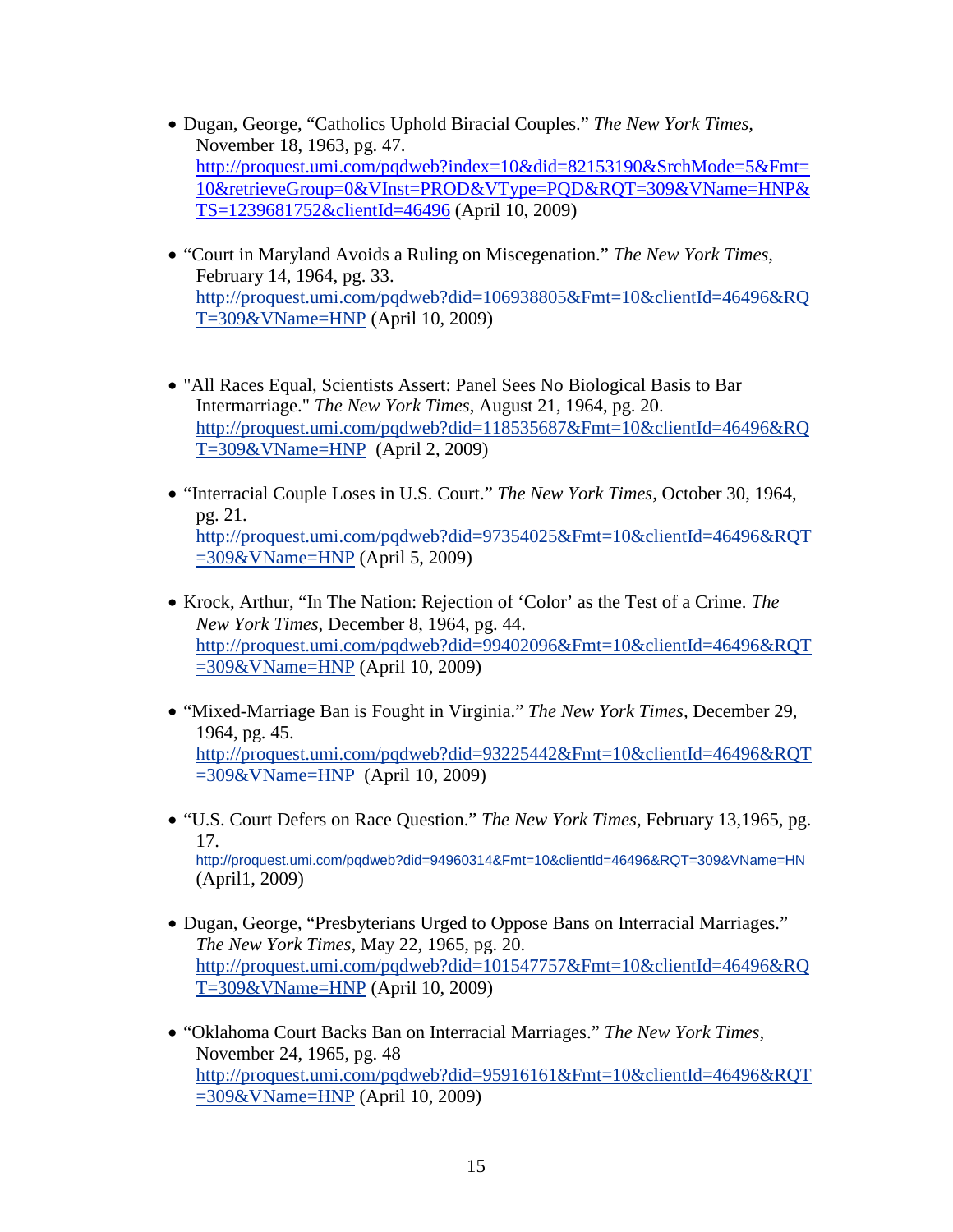- Graham, Fred P. "The Law: Miscegenation Nears Test in High Court." *The New York Times,* March 13, 1966, pg. 200 http://proquest.umi.com/pqdweb?did=105240002&Fmt=10&clientId=46496&RQT=309&VName=H **NP** (April 13, 2009)
- "Miscegenation Ban Voted in Maryland" *The New York Times,* March 29, 1966, pg. 29.

[http://proquest.umi.com/pqdweb?index=8&did=317474302&SrchMode=1&sid=3](http://proquest.umi.com/pqdweb?index=8&did=317474302&SrchMode=1&sid=30&Fmt=10&VInst=PROD&VType=PQD&RQT=309&VName=HNP&TS=1237336726&clientId=46496) [0&Fmt=10&VInst=PROD&VType=PQD&RQT=309&VName=HNP&TS=1237](http://proquest.umi.com/pqdweb?index=8&did=317474302&SrchMode=1&sid=30&Fmt=10&VInst=PROD&VType=PQD&RQT=309&VName=HNP&TS=1237336726&clientId=46496) [336726&clientId=46496](http://proquest.umi.com/pqdweb?index=8&did=317474302&SrchMode=1&sid=30&Fmt=10&VInst=PROD&VType=PQD&RQT=309&VName=HNP&TS=1237336726&clientId=46496) (March 13, 2009)

- "Supreme Court Agrees to Rule On State Miscegenation Laws." *The New York Times,* December 13, 1966, pg. 40. http://proquest.umi.com/pqdweb?did=82537688&Fmt=10&clientId=46496&RQT=309&VName=HN P (April 1, 2009)
- "Excerpts From Supreme Court's Ruling on Virginia's Ban on Miscegenation" *The New York Times,* June 13 1967, pg. 29. [http://proquest.umi.com/pqdweb?index=0&did=98368460&SrchMode=1&sid=1](http://proquest.umi.com/pqdweb?index=0&did=98368460&SrchMode=1&sid=1&Fmt=10&VInst=PROD&VType=PQD&RQT=309&VName=HNP&TS=1234927042&clientId=46496) [&Fmt=10&VInst=PROD&VType=PQD&RQT=309&VName=HNP&TS=12349](http://proquest.umi.com/pqdweb?index=0&did=98368460&SrchMode=1&sid=1&Fmt=10&VInst=PROD&VType=PQD&RQT=309&VName=HNP&TS=1234927042&clientId=46496) [27042&clientId=46496](http://proquest.umi.com/pqdweb?index=0&did=98368460&SrchMode=1&sid=1&Fmt=10&VInst=PROD&VType=PQD&RQT=309&VName=HNP&TS=1234927042&clientId=46496) (February 15 2009)
- "Maryland Governor Gets a Bill To Abolish Miscegenation Ban" *The New York Times,* March 4, 1967, pg.15. [http://proquest.umi.com/pqdweb?index=7&did=90283773&SrchMode=1&sid=20](http://proquest.umi.com/pqdweb?index=7&did=90283773&SrchMode=1&sid=20&Fmt=10&VInst=PROD&VType=PQD&RQT=309&VName=HNP&TS=1236134897&clientId=46496) [&Fmt=10&VInst=PROD&VType=PQD&RQT=309&VName=HNP&TS=12361](http://proquest.umi.com/pqdweb?index=7&did=90283773&SrchMode=1&sid=20&Fmt=10&VInst=PROD&VType=PQD&RQT=309&VName=HNP&TS=1236134897&clientId=46496) [34897&clientId=46496](http://proquest.umi.com/pqdweb?index=7&did=90283773&SrchMode=1&sid=20&Fmt=10&VInst=PROD&VType=PQD&RQT=309&VName=HNP&TS=1236134897&clientId=46496) (February 28 2009)
- Barnes, Clive, "Theater: 'Someone's Comin' Hungry'" *The New York Times,* April 1, 1969 [http://proquest.umi.com/pqdweb?index=4&did=78334811&SrchMode=1&sid=18](http://proquest.umi.com/pqdweb?index=4&did=78334811&SrchMode=1&sid=18&Fmt=10&VInst=PROD&VType=PQD&RQT=309&VName=HNP&TS=1236134091&clientId=46496) [&Fmt=10&VInst=PROD&VType=PQD&RQT=309&VName=HNP&TS=12361](http://proquest.umi.com/pqdweb?index=4&did=78334811&SrchMode=1&sid=18&Fmt=10&VInst=PROD&VType=PQD&RQT=309&VName=HNP&TS=1236134091&clientId=46496) [34091&clientId=46496](http://proquest.umi.com/pqdweb?index=4&did=78334811&SrchMode=1&sid=18&Fmt=10&VInst=PROD&VType=PQD&RQT=309&VName=HNP&TS=1236134091&clientId=46496) (February 28 2009)
- "U.S. Challenges Law Against Miscegenation" *The New York Times*, May 21 1971, [http://proquest.umi.com/pqdweb?index=18&did=91285827&SrchMode=1&sid=8](http://proquest.umi.com/pqdweb?index=18&did=91285827&SrchMode=1&sid=8&Fmt=10&VInst=PROD&VType=PQD&RQT=309&VName=HNP&TS=1234929320&clientId=464) [&Fmt=10&VInst=PROD&VType=PQD&RQT=309&VName=HNP&TS=12349](http://proquest.umi.com/pqdweb?index=18&did=91285827&SrchMode=1&sid=8&Fmt=10&VInst=PROD&VType=PQD&RQT=309&VName=HNP&TS=1234929320&clientId=464) [29320&clientId=464](http://proquest.umi.com/pqdweb?index=18&did=91285827&SrchMode=1&sid=8&Fmt=10&VInst=PROD&VType=PQD&RQT=309&VName=HNP&TS=1234929320&clientId=464) (February 16 2009)
- Jenkins, Ray, "The Tuskegee Mayor and His Wife: A Very Visible Interracial Marriage." *The New York Times*, November 9, 1972, pg. 54. http://proquest.umi.com/pqdweb?did=79478212&Fmt=10&clientId=46496&RQT =309&VName=HNP (April 13, 2009)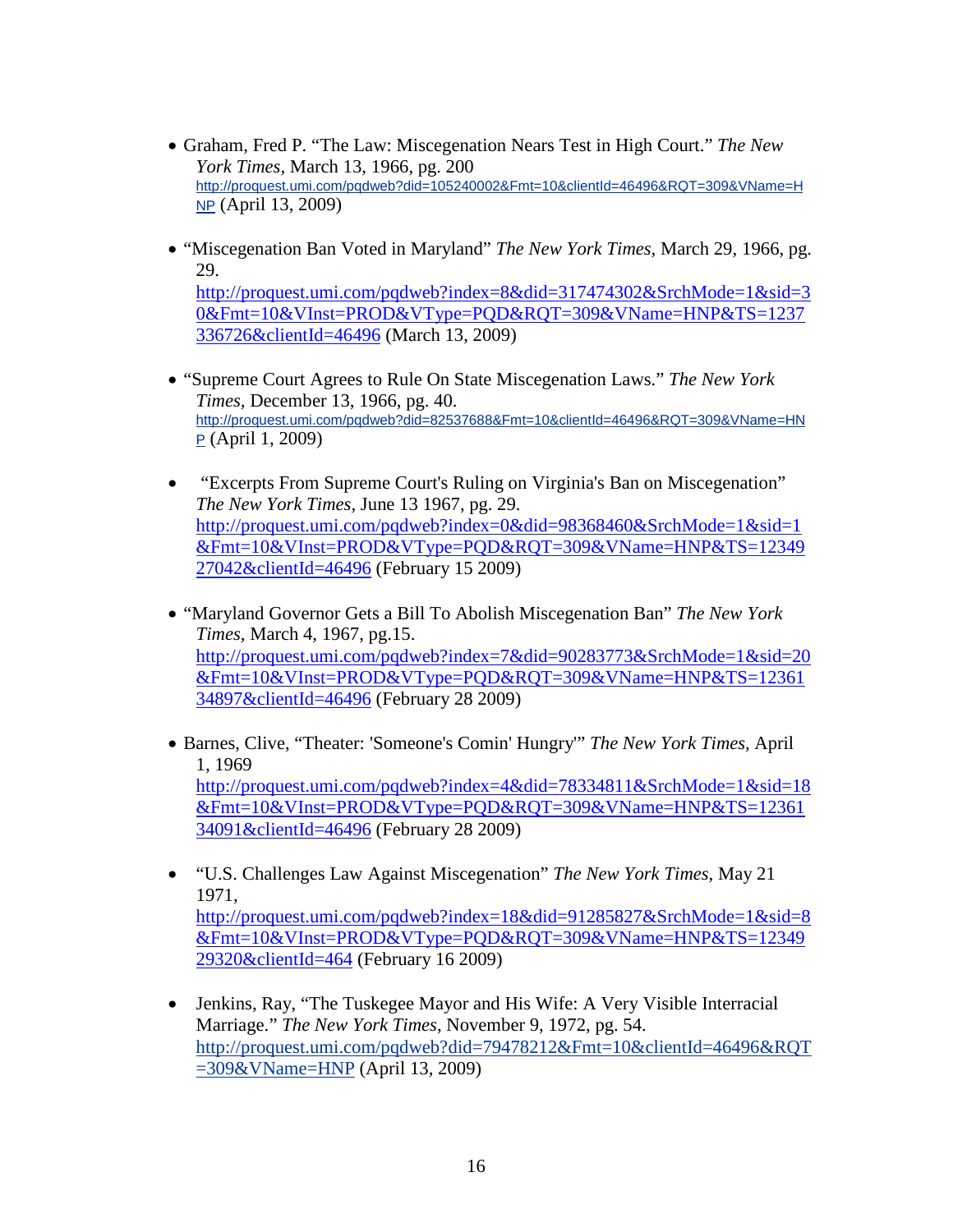- Hann, Nicolas F. and Christianson, Scott, "Headin' For Stir." *The New York Times,* May 30, 1975, pg. 31. http://proquest.umi.com/pqdweb?did=80046705&Fmt=10&clientId=46496&RQT =309&VName=HNP (April 13, 2009)
- "Richard P. Loving; In Land Mark Suit." *The New York Times,* July 1, 1975, pg. 32. [http://proquest.umi.com/pqdweb?did=76563522&Fmt=10&clientId=46496&RQT](http://proquest.umi.com/pqdweb?did=76563522&Fmt=10&clientId=46496&RQT=309&VName=HNP) [=309&VName=HNP](http://proquest.umi.com/pqdweb?did=76563522&Fmt=10&clientId=46496&RQT=309&VName=HNP) (Aril 12, 2009)

# **Letters to the editor:**

- Drake, Robert Y. "South's Problem" *The New York Times,* April 13, 1957, [http://proquest.umi.com/pqdweb?index=2&did=89077259&SrchMode=1&sid=3](http://proquest.umi.com/pqdweb?index=2&did=89077259&SrchMode=1&sid=3&Fmt=10&VInst=PROD&VType=PQD&RQT=309&VName=HNP&TS=1236124049&clientId=46496) [&Fmt=10&VInst=PROD&VType=PQD&RQT=309&VName=HNP&TS=12361](http://proquest.umi.com/pqdweb?index=2&did=89077259&SrchMode=1&sid=3&Fmt=10&VInst=PROD&VType=PQD&RQT=309&VName=HNP&TS=1236124049&clientId=46496) [24049&clientId=46496](http://proquest.umi.com/pqdweb?index=2&did=89077259&SrchMode=1&sid=3&Fmt=10&VInst=PROD&VType=PQD&RQT=309&VName=HNP&TS=1236124049&clientId=46496) (February 28, 2009)
- Simon, Helen R. "Why Worry" *The New York Times,* November 24 1963 [http://proquest.umi.com/pqdweb?index=3&did=97908113&SrchMode=1&sid=3](http://proquest.umi.com/pqdweb?index=3&did=97908113&SrchMode=1&sid=3&Fmt=10&VInst=PROD&VType=PQD&RQT=309&VName=HNP&TS=1236124289&clientId=46496) [&Fmt=10&VInst=PROD&VType=PQD&RQT=309&VName=HNP&TS=12361](http://proquest.umi.com/pqdweb?index=3&did=97908113&SrchMode=1&sid=3&Fmt=10&VInst=PROD&VType=PQD&RQT=309&VName=HNP&TS=1236124289&clientId=46496) [24289&clientId=46496](http://proquest.umi.com/pqdweb?index=3&did=97908113&SrchMode=1&sid=3&Fmt=10&VInst=PROD&VType=PQD&RQT=309&VName=HNP&TS=1236124289&clientId=46496) (February 28 2009)
- Bierstedt, Robert, "Letters to *The Times*, Rate of Intermarriage" *The New York Times*, March 27 1965 [http://proquest.umi.com/pqdweb?index=0&did=84925993&SrchMode=1&sid=3](http://proquest.umi.com/pqdweb?index=0&did=84925993&SrchMode=1&sid=3&Fmt=10&VInst=PROD&VType=PQD&RQT=309&VName=HNP&TS=1236123557&clientId=46496) [&Fmt=10&VInst=PROD&VType=PQD&RQT=309&VName=HNP&TS=12361](http://proquest.umi.com/pqdweb?index=0&did=84925993&SrchMode=1&sid=3&Fmt=10&VInst=PROD&VType=PQD&RQT=309&VName=HNP&TS=1236123557&clientId=46496) [23557&clientId=46496](http://proquest.umi.com/pqdweb?index=0&did=84925993&SrchMode=1&sid=3&Fmt=10&VInst=PROD&VType=PQD&RQT=309&VName=HNP&TS=1236123557&clientId=46496) (February 28 2009)
- "Rebutting Mr. Carter" *The New York Times*, December 18 1966 [http://proquest.umi.com/pqdweb?index=4&did=90246696&SrchMode=1&sid=3](http://proquest.umi.com/pqdweb?index=4&did=90246696&SrchMode=1&sid=3&Fmt=10&VInst=PROD&VType=PQD&RQT=309&VName=HNP&TS=1236124471&clientId=46496) [&Fmt=10&VInst=PROD&VType=PQD&RQT=309&VName=HNP&TS=12361](http://proquest.umi.com/pqdweb?index=4&did=90246696&SrchMode=1&sid=3&Fmt=10&VInst=PROD&VType=PQD&RQT=309&VName=HNP&TS=1236124471&clientId=46496) [24471&clientId=46496](http://proquest.umi.com/pqdweb?index=4&did=90246696&SrchMode=1&sid=3&Fmt=10&VInst=PROD&VType=PQD&RQT=309&VName=HNP&TS=1236124471&clientId=46496) (February 28 2009)
- Friedman, Silvia, "College Eligibility" *The New York Times*, November 7 1969, [http://proquest.umi.com/pqdweb?index=3&did=79434563&SrchMode=1&sid=20](http://proquest.umi.com/pqdweb?index=3&did=79434563&SrchMode=1&sid=20&Fmt=10&VInst=PROD&VType=PQD&RQT=309&VName=HNP&TS=1235849724&clientId=46496) [&Fmt=10&VInst=PROD&VType=PQD&RQT=309&VName=HNP&TS=12358](http://proquest.umi.com/pqdweb?index=3&did=79434563&SrchMode=1&sid=20&Fmt=10&VInst=PROD&VType=PQD&RQT=309&VName=HNP&TS=1235849724&clientId=46496) [49724&clientId=46496](http://proquest.umi.com/pqdweb?index=3&did=79434563&SrchMode=1&sid=20&Fmt=10&VInst=PROD&VType=PQD&RQT=309&VName=HNP&TS=1235849724&clientId=46496) (February 28 2009)
- "No Matter How Whites Sing, It's Not Black" *The New York Times*, January 18 1970 [http://proquest.umi.com/pqdweb?index=7&did=105285032&SrchMode=1&sid=3](http://proquest.umi.com/pqdweb?index=7&did=105285032&SrchMode=1&sid=3&Fmt=10&VInst=PROD&VType=PQD&RQT=309&VName=HNP&TS=1236124833&clientId=46496)